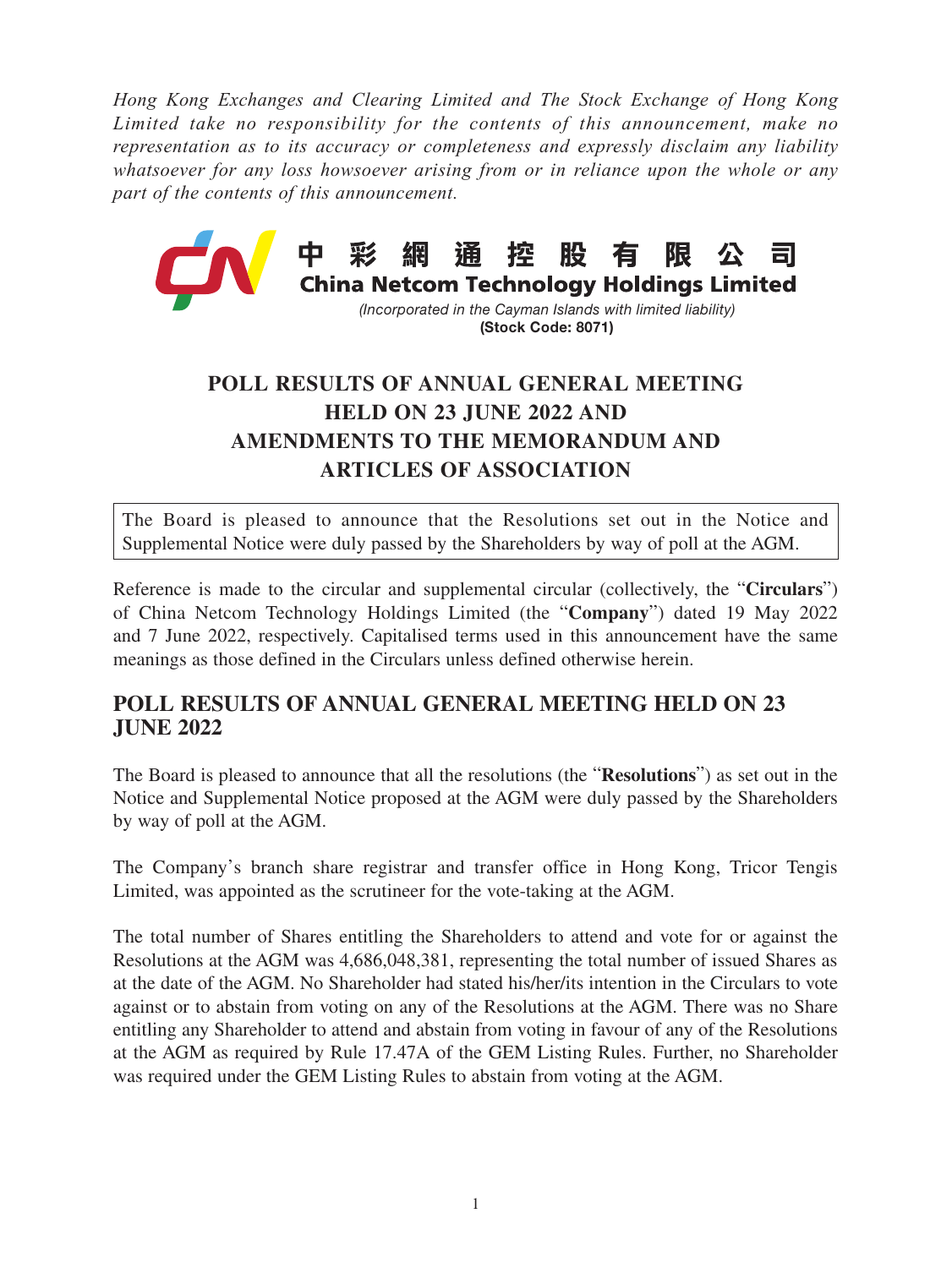The poll results in respect of each of the Resolutions were as follows:

|    |                                                                                                                                                                                                                                                               | Number of Valid Votes $(\%)$ |                           |
|----|---------------------------------------------------------------------------------------------------------------------------------------------------------------------------------------------------------------------------------------------------------------|------------------------------|---------------------------|
|    | <b>ORDINARY RESOLUTIONS</b>                                                                                                                                                                                                                                   | <b>FOR</b>                   | <b>AGAINST</b>            |
| 1. | To receive and approve the audited consolidated<br>financial statements of the Company and its<br>subsidiaries and the reports of the directors and of<br>the auditor of the Company for the year ended 31<br>December 2021.                                  | 2,199,963,963<br>$(100\%)$   | $\overline{0}$<br>$(0\%)$ |
| 2. | To re-elect Ms. Wu Shan as an executive<br>(i)<br>director of the Company.                                                                                                                                                                                    | 2,199,963,963<br>$(100\%)$   | $\overline{0}$<br>$(0\%)$ |
|    | To re-elect Mr. Song Ke as an independent<br>(ii)<br>non-executive director of the Company.                                                                                                                                                                   | 2,199,963,963<br>$(100\%)$   | $\overline{0}$<br>$(0\%)$ |
|    | To re-elect Mr. Wu Bo as an independent<br>(iii)<br>non-executive director of the Company.                                                                                                                                                                    | 2,199,963,963<br>$(100\%)$   | $\overline{0}$<br>$(0\%)$ |
|    | To authorise the board of directors of the<br>(iv)<br>Company to fix the remuneration of the<br>directors of the Company.                                                                                                                                     | 2,199,963,963<br>$(100\%)$   | $\overline{0}$<br>$(0\%)$ |
| 3. | To re-appoint Baker Tilly Hong Kong Limited<br>as the auditor of the Company and to authorise<br>the board of directors of the Company to fix its<br>remuneration.                                                                                            | 2,199,963,963<br>$(100\%)$   | $\overline{0}$<br>$(0\%)$ |
| 4. | To grant a general mandate to the directors of the<br>Company to issue, allot and deal with additional<br>shares of the Company not exceeding 20% of the<br>total number of issued shares of the Company as<br>at the date of passing this resolution. (Note) | 2,199,963,963<br>$(100\%)$   | $\overline{0}$<br>$(0\%)$ |
| 5. | To grant a general mandate to the directors of the<br>Company to repurchase the Company's shares<br>not exceeding 10% of the total number of issued<br>shares of the Company as at the date of passing<br>this resolution. (Note)                             | 2,199,963,963<br>$(100\%)$   | $\overline{0}$<br>$(0\%)$ |
| 6. | To extend the general mandate granted to the<br>Company's directors to issue, allot and deal with<br>additional shares of the Company by the total<br>number of shares repurchased by the Company.<br>(Note)                                                  | 2,199,963,963<br>$(100\%)$   | $\overline{0}$<br>$(0\%)$ |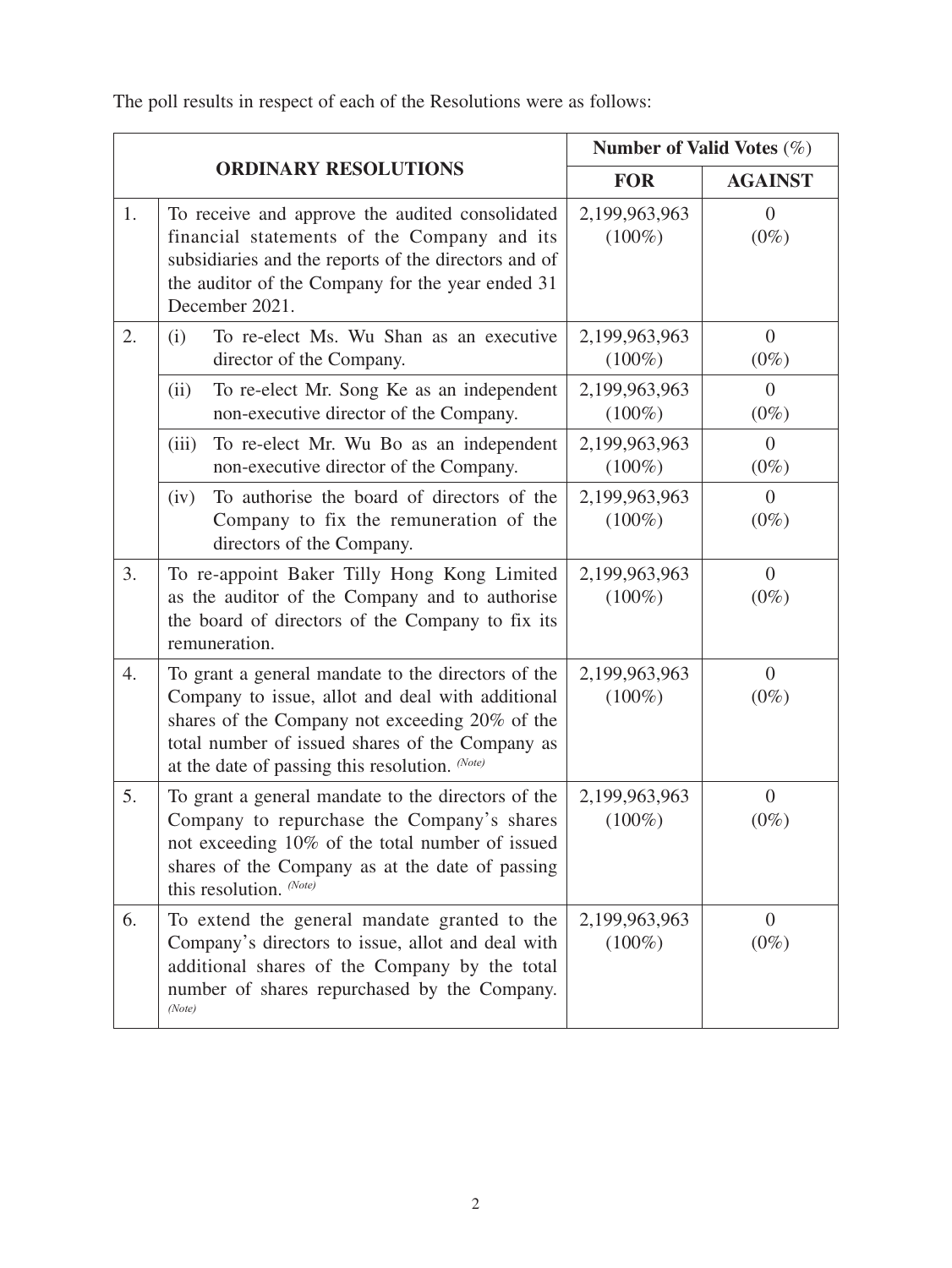| <b>SPECIAL RESOLUTION</b>                                                                                                                                                                                                                                                                                                           | Number of Valid Votes $(\%)$ |                |
|-------------------------------------------------------------------------------------------------------------------------------------------------------------------------------------------------------------------------------------------------------------------------------------------------------------------------------------|------------------------------|----------------|
|                                                                                                                                                                                                                                                                                                                                     | <b>FOR</b>                   | <b>AGAINST</b> |
| To approve the proposed amendments to the<br>memorandum and articles of association of the<br>Company and to adopt the amended and restated<br>memorandum and articles of association of the<br>Company in substitution for and to the exclusion<br>of the current memorandum and articles of<br>association of the Company. (Note) | 2,199,963,963<br>$(100\%)$   | $(0\%)$        |

*Note: The full text of Resolutions Nos. 4 to 7 is set out in the Notice and Supplemental Notice.* 

As more than 50% of the votes were cast in favour of Resolutions Nos. 1 to 6, Resolutions Nos. 1 to 6 were duly passed by the Shareholders as ordinary resolutions of the Company at the AGM. As more than 75% of the votes were cast in favour of Resolution No.7, Resolution No. 7 was duly passed by the Shareholders as a special resolution of the Company at the AGM.

Apart from Mr. Song Ke and Mr. Wu Bo, who were unable to attend the AGM due to other business engagements, all the Directors attended the AGM in person or by electronic means.

## **AMENDMENTS TO THE MEMORANDUM AND ARTICLES OF ASSOCIATION**

The Board hereby announces that Resolution No. 7 as set out in the Supplemental Notice in relation to the proposed amendments to the memorandum and articles of association of the Company was duly passed as a special resolution. The second amended and restated memorandum and articles of association of the Company will take effect from 23 June 2022, the full text of which is available on the websites of the Stock Exchange and the Company.

> By order of the Board **China Netcom Technology Holdings Limited Sun Haitao** *Chairman and Executive Director*

23 June 2022